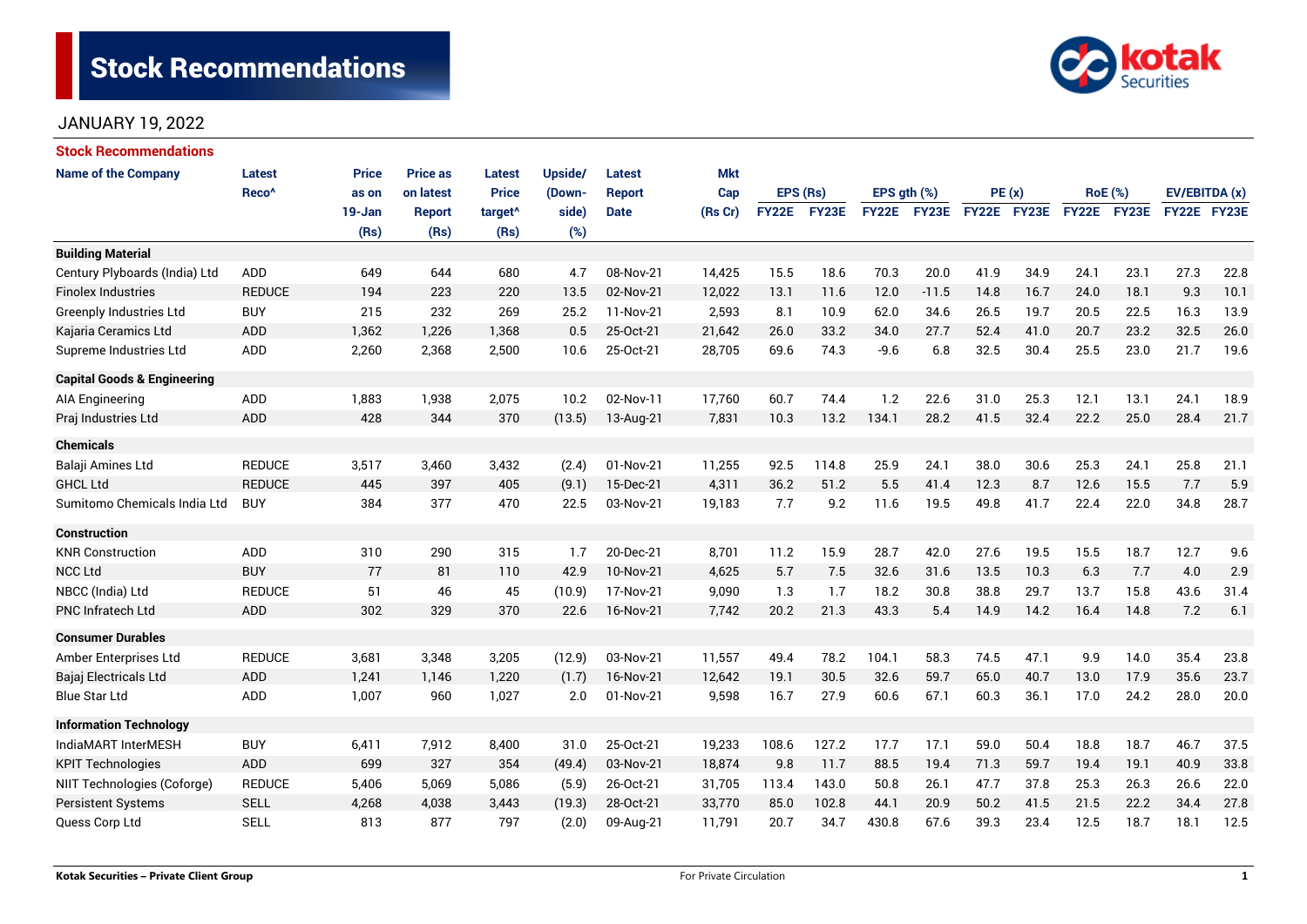

#### JANUARY 19, 2022

| <b>Stock Recommendations</b>       |                   |        |                 |                     |         |               |            |              |       |                  |       |             |      |      |                |                    |      |
|------------------------------------|-------------------|--------|-----------------|---------------------|---------|---------------|------------|--------------|-------|------------------|-------|-------------|------|------|----------------|--------------------|------|
| <b>Name of the Company</b>         | <b>Latest</b>     | Price  | <b>Price as</b> | <b>Latest</b>       | Upside/ | Latest        | <b>Mkt</b> |              |       |                  |       |             |      |      |                |                    |      |
|                                    | Reco <sup>^</sup> | as on  | on latest       | <b>Price</b>        | (Down-  | <b>Report</b> | Cap        | EPS (Rs)     |       | EPS $gth$ $(\%)$ |       | PE(x)       |      |      | <b>RoE</b> (%) | EV/EBITDA (x)      |      |
|                                    |                   | 19-Jan | <b>Report</b>   | target <sup>^</sup> | side)   | <b>Date</b>   | (Rs Cr)    | <b>FY22E</b> | FY23E | <b>FY22E</b>     | FY23E | FY22E FY23E |      |      | FY22E FY23E    | <b>FY22E FY23E</b> |      |
|                                    |                   | (Rs)   | (Rs)            | (Rs)                | (%)     |               |            |              |       |                  |       |             |      |      |                |                    |      |
| <b>Metals &amp; Mining</b>         |                   |        |                 |                     |         |               |            |              |       |                  |       |             |      |      |                |                    |      |
| MOIL Ltd                           | <b>ADD</b>        | 169    | 177             | 200                 | 18.2    | 15-Nov-21     | 4,506      | 10.3         | 12.3  | 39.2             | 19.4  | 16.4        | 13.8 | 8.4  | 9.8            | 7.7                | 5.9  |
| APL Apollo Tubes Ltd               | <b>BUY</b>        | 968    | 801             | 1,030               | 6.4     | 01-Nov-21     | 24,199     | 22.0         | 29.0  | $-24.1$          | 31.8  | 44.0        | 33.4 | 28.1 | 28.1           | 25.9               | 20.4 |
|                                    |                   |        |                 |                     |         |               |            |              |       |                  |       |             |      |      |                |                    |      |
| Oil & Gas                          |                   |        |                 |                     |         |               |            |              |       |                  |       |             |      |      |                |                    |      |
| Chennai Petroleum Corp             | ADD               | 114    | 130             | 137                 | 20.5    | 25-Oct-21     | 1,694      | 15.2         | 18.2  | $-12.1$          | 19.7  | 7.5         | 6.2  | 13.2 | 13.9           | 8.8                | 8.4  |
| <b>Gujarat Gas</b>                 | ADD               | 697    | 772             | 818                 | 17.4    | 06-Aug-21     | 47,926     | 26.4         | 30.3  | 41.9             | 14.8  | 26.4        | 23.0 | 33.1 | 28.7           | 17.0               | 14.7 |
| <b>MRPL</b>                        | <b>SELL</b>       | 45     | 45              | 41                  | (9.5)   | 02-Aug-21     | 7,937      | 1.0          | 6.8   | $-131.3$         | 580.0 | 45.3        | 6.7  | 4.0  | 23.9           | 16.9               | 9.3  |
|                                    |                   |        |                 |                     |         |               |            |              |       |                  |       |             |      |      |                |                    |      |
| <b>Paints</b>                      |                   |        |                 |                     |         |               |            |              |       |                  |       |             |      |      |                |                    |      |
| Akzo Nobel India Ltd               | <b>BUY</b>        | 1,977  | 2,115           | 2,675               | 35.3    | 17-Nov-21     | 9,231      | 56.5         | 63.0  | 24.2             | 11.5  | 35.0        | 31.4 | 17.0 | 17.3           | 20.9               | 18.3 |
|                                    |                   |        |                 |                     |         |               |            |              |       |                  |       |             |      |      |                |                    |      |
| <b>Pharmaceuticals</b>             |                   |        |                 |                     |         |               |            |              |       |                  |       |             |      |      |                |                    |      |
| <b>Suven Pharmaceuticals</b>       | <b>REDUCE</b>     | 550    | 561             | 550                 | (0.0)   | 17-Aug-21     | 13,973     | 16.9         | 21.1  | 19.0             | 24.9  | 32.6        | 26.1 | 27.6 | 26.5           | 25.4               | 19.9 |
|                                    |                   |        |                 |                     |         |               |            |              |       |                  |       |             |      |      |                |                    |      |
| <b>Transportation</b>              |                   |        |                 |                     |         |               |            |              |       |                  |       |             |      |      |                |                    |      |
| Aegis Logistics Ltd                | <b>BUY</b>        | 220    | 212             | 285                 | 29.7    | 01-Nov-21     | 7,338      | 8.2          | 12.6  | $-16.3$          | 53.7  | 26.8        | 17.4 | 13.3 | 17.9           | 14.7               | 10.0 |
| <b>Allcargo Global Logistics</b>   | <b>ADD</b>        | 362    | 223             | 245                 | (32.3)  | 17-Aug-21     | 8,898      | 12.2         | 15.4  | 52.5             | 26.2  | 29.6        | 23.5 | 12.0 | 13.6           | 13.5               | 11.6 |
| <b>Blue Dart Express</b>           | ADD               | 7,043  | 6,992           | 7,700               | 9.3     | 02-Nov-21     | 16,763     | 88.9         | 112.8 | 53.3             | 26.9  | 79.2        | 62.4 | 28.8 | 28.4           | 19.4               | 16.5 |
| <b>VRL Logistics Ltd</b>           | <b>BUY</b>        | 480    | 396             | 460                 | (4.2)   | 03-Nov-21     | 4,379      | 7.8          | 12.4  | 50.0             | 59.0  | 61.6        | 38.7 | 9.8  | 14.7           | 15.5               | 12.3 |
|                                    |                   |        |                 |                     |         |               |            |              |       |                  |       |             |      |      |                |                    |      |
| <b>Others</b>                      |                   |        |                 |                     |         |               |            |              |       |                  |       |             |      |      |                |                    |      |
| Bata India Ltd                     | <b>BUY</b>        | 2,034  | 1,909           | 2,380               | 17.0    | 16-Dec-21     | 26,233     | 27.0         | 36.6  | $-509.1$         | 35.6  | 75.3        | 55.6 | 16.3 | 19.4           | 37.1               | 29.6 |
| <b>Central Depository Services</b> | <b>REDUCE</b>     | 1,611  | 1,454           | 1,415               | (12.2)  | 10-Nov-21     | 16,916     | 28.6         | 33.5  | 49.0             | 17.1  | 56.3        | 48.1 | 27.6 | 26.2           | 48.4               | 41.9 |
| EPL Ltd                            | <b>BUY</b>        | 195    | 221             | 280                 | 43.4    | 11-Nov-21     | 6,129      | 7.6          | 10.0  | 0.0              | 31.6  | 25.7        | 19.5 | 12.7 | 15.0           | 10.0               | 8.0  |
| JK Paper Ltd                       | <b>BUY</b>        | 227    | 228             | 295                 | 29.8    | 09-Nov-21     | 4,047      | 30.6         | 39.0  | 115.5            | 27.5  | 7.4         | 5.8  | 17.5 | 18.7           | 6.8                | 5.1  |
| <b>Radico Khaitan Ltd</b>          | ADD               | 1,135  | 1,052           | 1,110               | (2.2)   | 08-Nov-21     | 15.100     | 21.8         | 27.4  | 7.4              | 25.7  | 52.1        | 41.4 | 15.4 | 16.8           | 34.4               | 28.1 |
| <b>VIP Industries Ltd</b>          | <b>SELL</b>       | 590    | 543             | 500                 | (15.2)  | 01-Nov-21     | 8,372      | 3.2          | 9.3   | $-145.1$         | 190.6 | 184.3       | 63.4 | 7.7  | 19.6           | 61.5               | 32.0 |
| Welspun Corp Ltd                   | <b>REDUCE</b>     | 182    | 134             | 132                 | (27.4)  | 01-Nov-21     | 4,818      | 12.1         | 14.5  | $-48.9$          | 19.8  | 15.0        | 12.5 | 7.9  | 8.9            | 8.3                | 5.6  |

*Source: Kotak Securities - Private Client Group*

All recommendations are with a 12 month perspective from the date of the report/update. Investors are requested to use their discretion while deciding the timing, quantity of investment as well as the exit.

NR NoRated. The investment rating and target price, if any, have been suspended temporarily. Such suspension is in compliance with applicable regulation(s) and/or Kotak Securities policies in circumstances when Kotak Secur

Or its affiliates is acting in an advisory capacity in a merger or strategic transaction involving this company and in certain other circumstances.

**NM Not meaningful**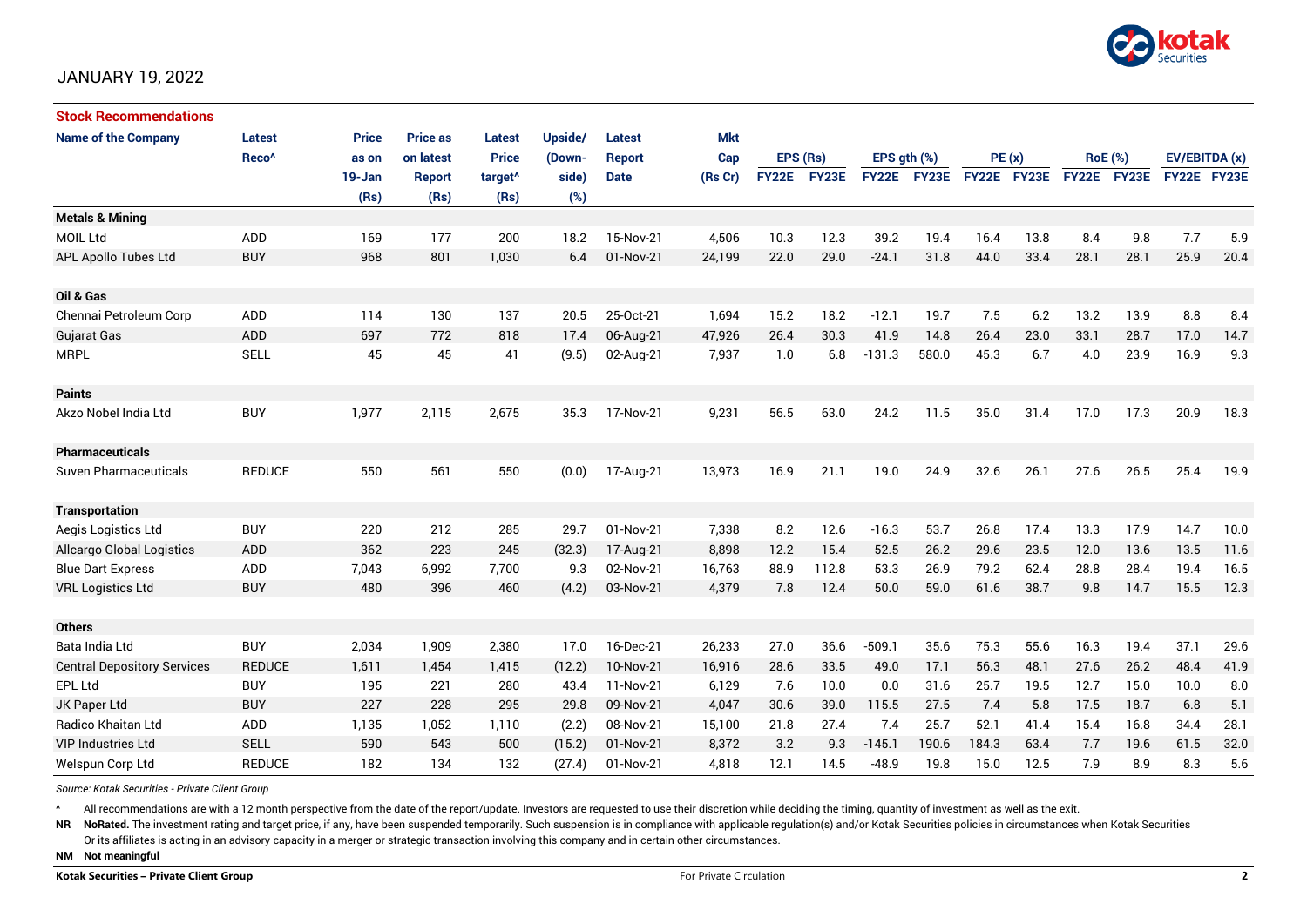

### JANUARY 19, 2022

## **RATING SCALE (PRIVATE CLIENT GROUP)**

#### **Definitions of ratings**

| <b>BUY</b>       |                          | - We expect the stock to deliver more than 15% returns over the next 12 months                                                                                                                                                                                                                                                                                                                                                   |
|------------------|--------------------------|----------------------------------------------------------------------------------------------------------------------------------------------------------------------------------------------------------------------------------------------------------------------------------------------------------------------------------------------------------------------------------------------------------------------------------|
| <b>ADD</b>       |                          | - We expect the stock to deliver 5% - 15% returns over the next 12 months                                                                                                                                                                                                                                                                                                                                                        |
| <b>REDUCE</b>    |                          | - We expect the stock to deliver -5% - +5% returns over the next 12 months                                                                                                                                                                                                                                                                                                                                                       |
| <b>SELL</b>      |                          | - We expect the stock to deliver $\lt$ -5% returns over the next 12 months                                                                                                                                                                                                                                                                                                                                                       |
| <b>NR</b>        |                          | - Not Rated. Kotak Securities is not assigning any rating or price target to the stock.                                                                                                                                                                                                                                                                                                                                          |
|                  |                          | The report has been prepared for information purposes only.                                                                                                                                                                                                                                                                                                                                                                      |
| <b>SUBSCRIBE</b> | $\overline{\phantom{0}}$ | We advise investor to subscribe to the IPO.                                                                                                                                                                                                                                                                                                                                                                                      |
| <b>RS</b>        | $\overline{\phantom{0}}$ | Rating Suspended. Kotak Securities has suspended the investment rating and price target for this stock, either because there is not a sufficient fundamental basis for determining, or there<br>are legal, regulatory or policy constraints around publishing, an investment rating or target. The previous investment rating and price target, if any, are no longer in effect for this stock and<br>should not be relied upon. |
| <b>NA</b>        |                          | - Not Available or Not Applicable. The information is not available for display or is not applicable                                                                                                                                                                                                                                                                                                                             |
| <b>NM</b>        | $\overline{\phantom{0}}$ | Not Meaningful. The information is not meaningful and is therefore excluded.                                                                                                                                                                                                                                                                                                                                                     |
| <b>NOTE</b>      |                          | $-$ Our target prices are with a 12-month perspective. Returns stated in the rating scale are our internal benchmark.                                                                                                                                                                                                                                                                                                            |

#### **FUNDAMENTAL RESEARCH TEAM (PRIVATE CLIENT GROUP)**

| <b>Shrikant Chouhan</b>                                                                                | <b>Arun Agarwal</b>                                                   | <b>Amit Agarwal, CFA</b>            | <b>Hemali Dhame</b>          |
|--------------------------------------------------------------------------------------------------------|-----------------------------------------------------------------------|-------------------------------------|------------------------------|
| Head of Research                                                                                       | Auto & Auto Ancillary                                                 | <b>Transportation, Paints, FMCG</b> | <b>Banking &amp; Finance</b> |
| shrikant.chouhan@kotak.com                                                                             | arun.agarwal@kotak.com                                                | agarwal.amit@kotak.com              | Hemali.Dhame@kotak.com       |
| +91 22 6218 5408                                                                                       | +91 22 6218 6443                                                      | +91 22 6218 6439                    | +91 22 6218 6433             |
| Jatin Damania                                                                                          | Purvi Shah                                                            | Rini Mehta                          | K. Kathirvelu                |
| Metals & Mining, Midcap                                                                                | Pharmaceuticals                                                       | Research Associate                  | <b>Support Executive</b>     |
| jatin.damania@kotak.com                                                                                | purvi.shah@kotak.com                                                  | rini.mehta@kotak.com                | k.kathirvelu@kotak.com       |
| +91 22 6218 6440                                                                                       | +91 22 6218 6432                                                      | +91 80801 97299                     | +91 22 6218 6427             |
| <b>Sumit Pokharna</b><br>Oil and Gas. Information Tech<br>sumit.pokharna@kotak.com<br>+91 22 6218 6438 | Pankai Kumar<br>Midcap<br>pankajr.kumar@kotak.com<br>+91 22 6218 6434 |                                     |                              |

#### **TECHNICAL RESEARCH TEAM (PRIVATE CLIENT GROUP)**

| Shrikant Chouhan           | <b>Amol Athawale</b>    | <b>Sayed Haider</b>    |
|----------------------------|-------------------------|------------------------|
| shrikant.chouhan@kotak.com | amol.athawale@kotak.com | Research Associate     |
| +91 22 6218 5408           | +91 20 6620 3350        | sayed.haider@kotak.com |
|                            |                         | +91 22 62185498        |

#### **DERIVATIVES RESEARCH TEAM (PRIVATE CLIENT GROUP)**

+91 22 6218 5497 +91 33 6615 6273

**Sahaj Agrawal Prashanth Lalu Prasenjit Biswas, CMT, CFTe** [sahaj.agrawal@kotak.com](mailto:sahaj.agrawal@kotak.com) [prashanth.lalu@kotak.com](mailto:prashanth.lalu@kotak.com) [prasenjit.biswas@kotak.com](mailto:prasenjit.biswas@kotak.com)